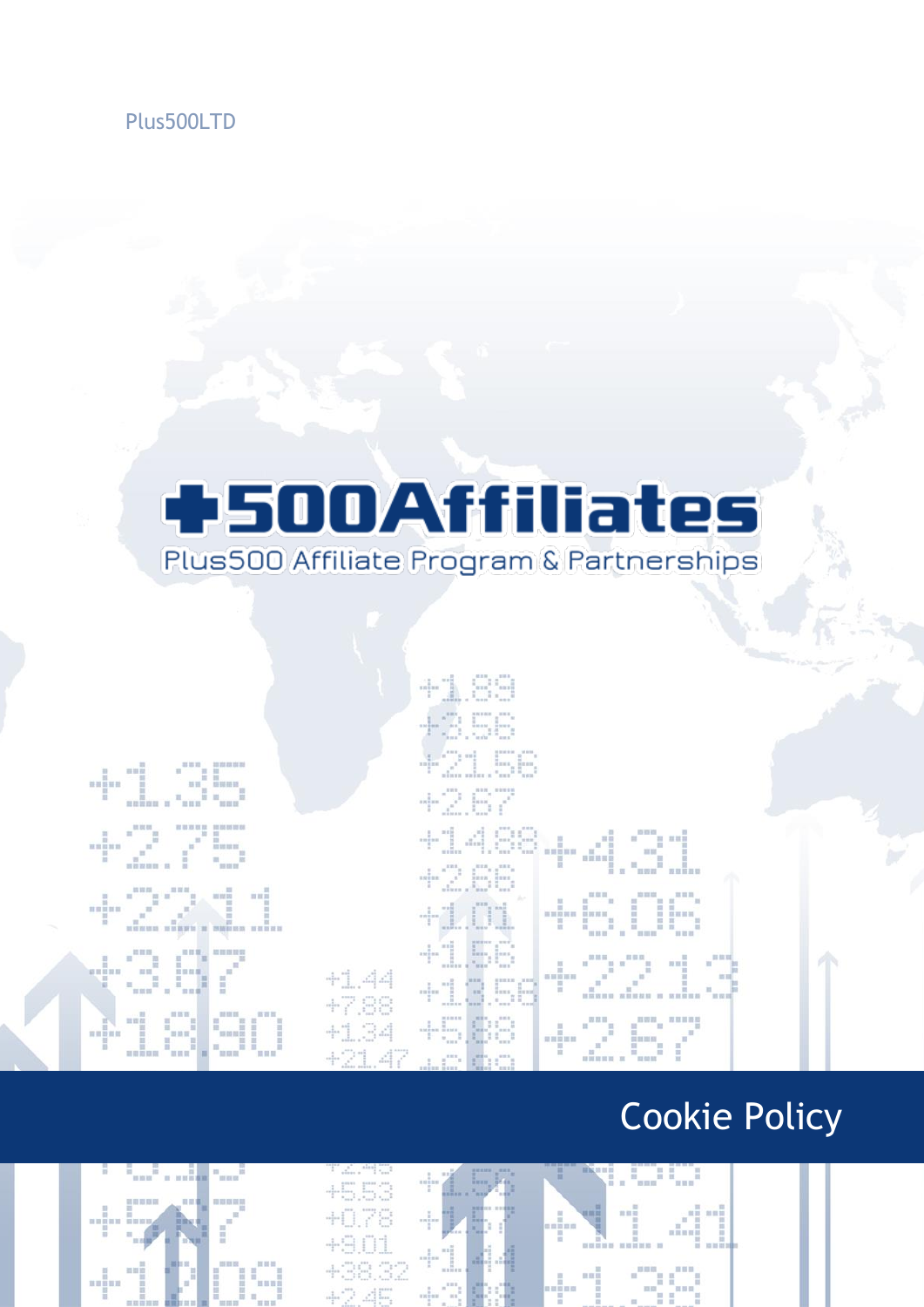

# *Cookie Policy*

To make our site work properly and to help us understand our website traffic we sometimes place small data files called cookies on your device.

#### 1. What are Cookies

A cookie is a small text file that a website saves on your browser when you visit the site.

#### 2. How Plus500 uses Cookies

#### **Necessary**

Some cookies are absolutely necessary to enable you to move around our website and use its features. Without these cookies, essential security features cannot be activated and services you have asked for cannot be provided.

#### **Performance**

Other cookies are used to manage the performance of the website and Platform. Information collected includes, for example, the Internet browsers and operating systems used, the number of visits, average duration of visit, the domain name of the website previously visited and pages viewed. These cookies do not collect information that personally identifies you and only collect aggregated and anonymous information. Generally, performance cookies are used to improve the user-friendliness of a website and enhance your experience.

You can delete or block these cookies, but if you do that some features of the website or Platform may not work as intended.

#### **Functionality**

The website and Platform also use functionality cookies which allow the website to remember choices you make such as language preference, geographic area, or remember changes you have made to text size, fonts, and other customisable parts of web pages to provide enhanced and personalised features.

Some of our functionality cookies also remember your username (such as the "keep me logged in" box when you log in which saves your email and password and will keep you logged into your account until you sign out) and we will only use these cookies where you have provided your consent.

#### **Statistical and performance analysis**

We also use technologies which track browsing. This information is anonymous and we are not able to identify your particular habits from the information we have access to. This information helps